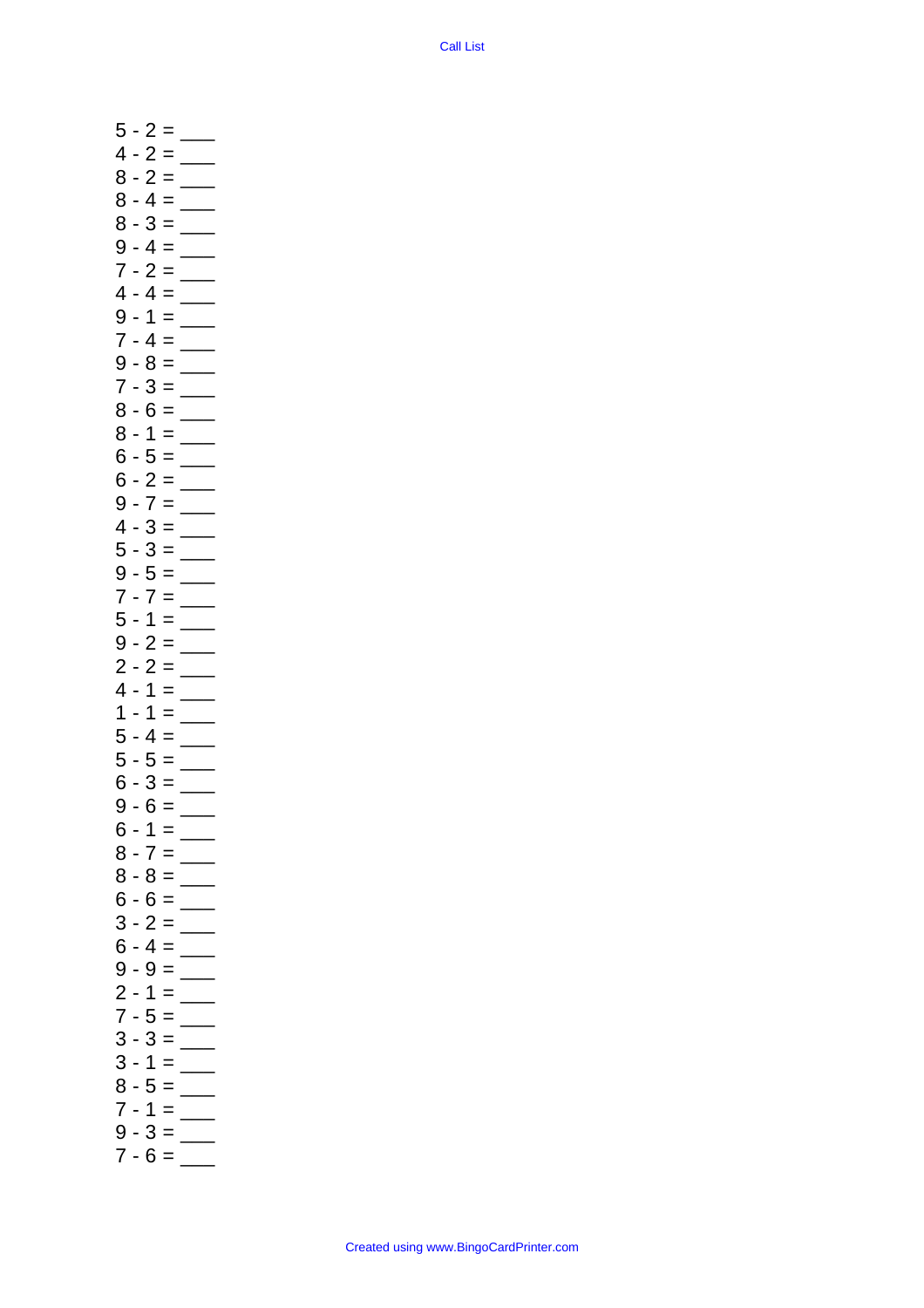| $\mathsf B$ | ING O                                                                                                                                                     |  |
|-------------|-----------------------------------------------------------------------------------------------------------------------------------------------------------|--|
|             | $5 - 2 =$ 9 - 4 = $\begin{bmatrix} 9 - 4 = \end{bmatrix}$ 9 - 8 = $\begin{bmatrix} 9 - 8 = \end{bmatrix}$ 6 - 5 = $\begin{bmatrix} 9 - 5 = \end{bmatrix}$ |  |
|             | $4 - 2 =$ 7 - 2 = 7 - 3 = 7 - 3 = 7 - 2 = 7 - 7 = 7 - 7 = 7 - 7 = 7 - 7 = 7 - 7 = 7 - 7 = 7 - 7 = 7 - 7 = 7 - 7 = 7 - 7 = 7 - 7 = 7 - 7 = $-$             |  |
|             | $8 - 2 =$ ___ $4 - 4 =$ ___   Free Space   9 - 7 = ___   5 - 1 = ___                                                                                      |  |
|             |                                                                                                                                                           |  |
|             |                                                                                                                                                           |  |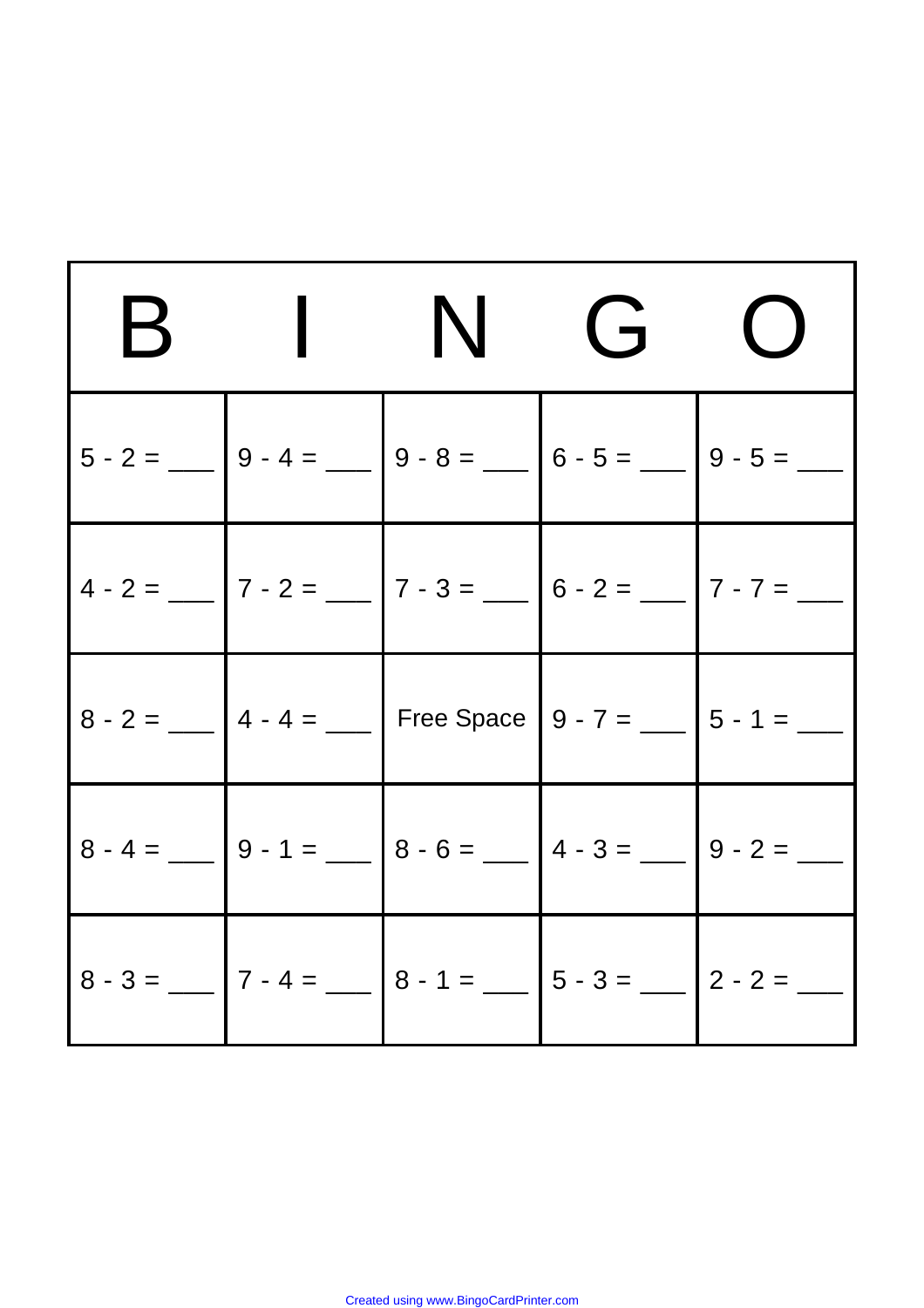| $\mathbf B$ |                                                                                                                                                       | ING | $\bigcup$ |
|-------------|-------------------------------------------------------------------------------------------------------------------------------------------------------|-----|-----------|
|             | $4 - 1 =$ $\begin{bmatrix} 6 - 2 = \end{bmatrix}$ $9 - 9 =$ $\begin{bmatrix} 7 - 7 = \end{bmatrix}$ $2 - 1 =$ $\begin{bmatrix} 2 - 1 = \end{bmatrix}$ |     |           |
|             |                                                                                                                                                       |     |           |
|             | 9 - 3 = __ $6 - 4 =$ __ Free Space $8 - 2 =$ __ $3 - 2 =$ __                                                                                          |     |           |
|             |                                                                                                                                                       |     |           |
|             |                                                                                                                                                       |     |           |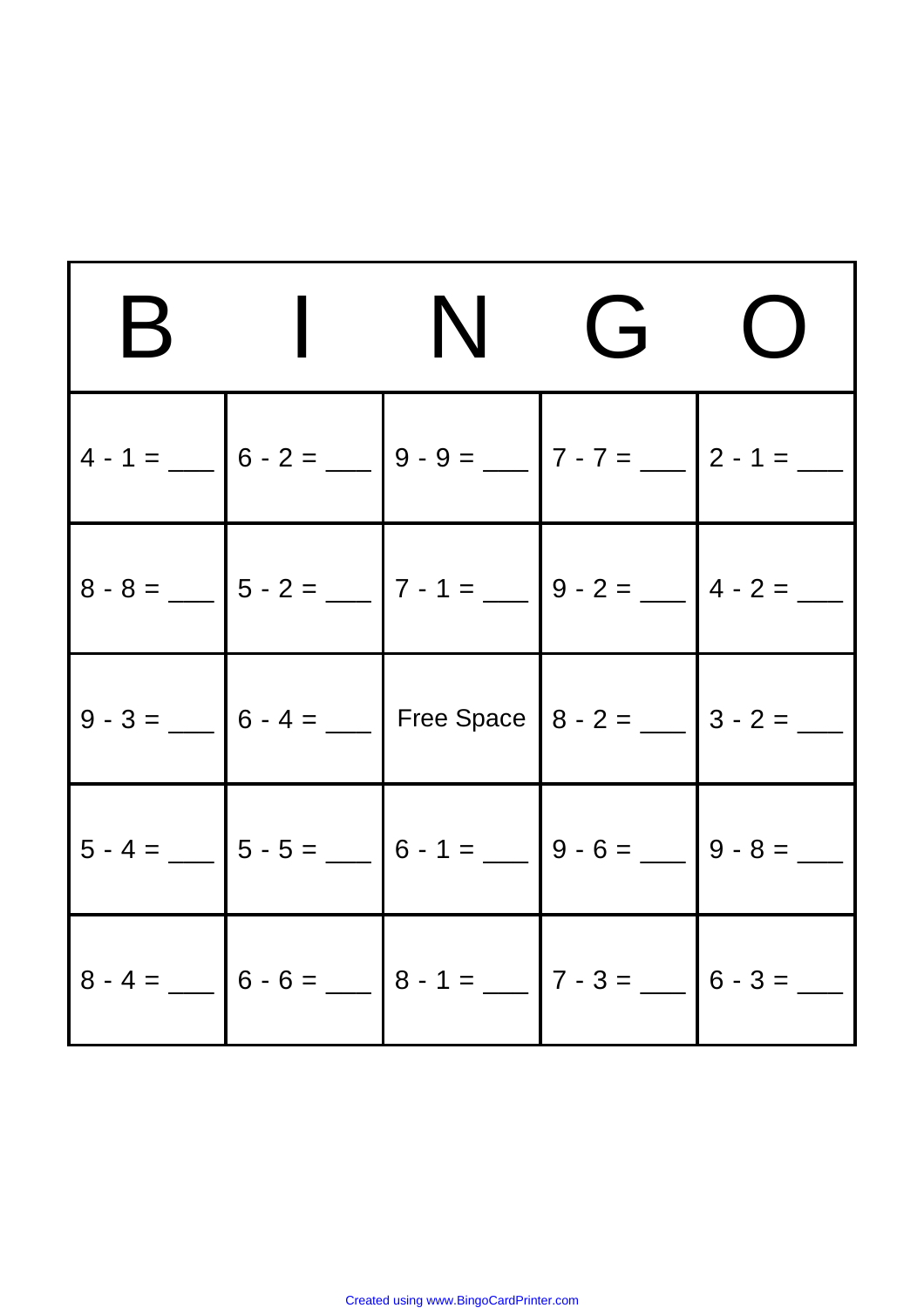| $\mathsf B$ | ING                                                                                                                                               | $\bigcup$ |
|-------------|---------------------------------------------------------------------------------------------------------------------------------------------------|-----------|
|             | $5 - 3 =$ ______ $7 - 6 =$ _____ $2 - 1 =$ _____ $9 - 6 =$ _____ $7 - 7 =$ _____                                                                  |           |
|             |                                                                                                                                                   |           |
|             | $8 - 4 =$ ______ 1 - 1 = ______ Free Space 9 - 2 = _____ 4 - 1 = ____                                                                             |           |
|             |                                                                                                                                                   |           |
|             | $7 - 2 =$ $\begin{bmatrix} 8 - 5 = \end{bmatrix}$ 5 - 1 = $\begin{bmatrix} 5 - 1 = \end{bmatrix}$ 8 - 1 = $\begin{bmatrix} 8 - 7 = \end{bmatrix}$ |           |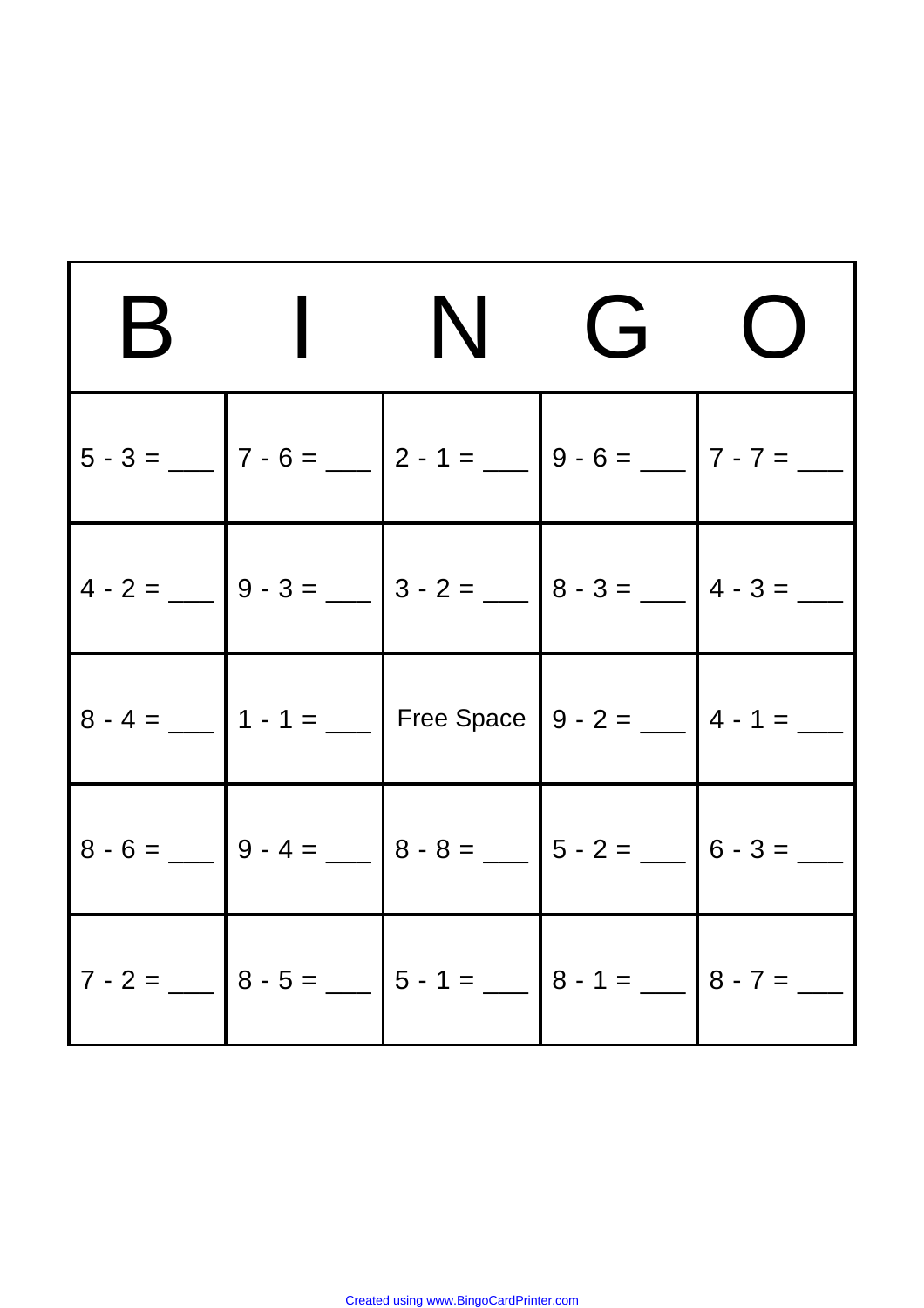| $\mathsf B$ |                                                                                                                                        | ING |  |
|-------------|----------------------------------------------------------------------------------------------------------------------------------------|-----|--|
|             | $2 - 1 =$ $\begin{array}{ c c c c c c c c } \hline 7 - 1 = & 6 - 5 = \text{---} & 9 - 9 = \text{---} & 9 - 1 = \text{---} \end{array}$ |     |  |
|             | $4 - 1 =$ $8 - 3 =$ $8 - 3 =$ $3 - 2 =$ $7 - 4 =$ $4 - 4 =$ $-$                                                                        |     |  |
|             | $4 - 3 =$ ___ $5 - 4 =$ ___ Free Space $6 - 6 =$ ___ $8 - 2 =$ ___                                                                     |     |  |
|             |                                                                                                                                        |     |  |
|             |                                                                                                                                        |     |  |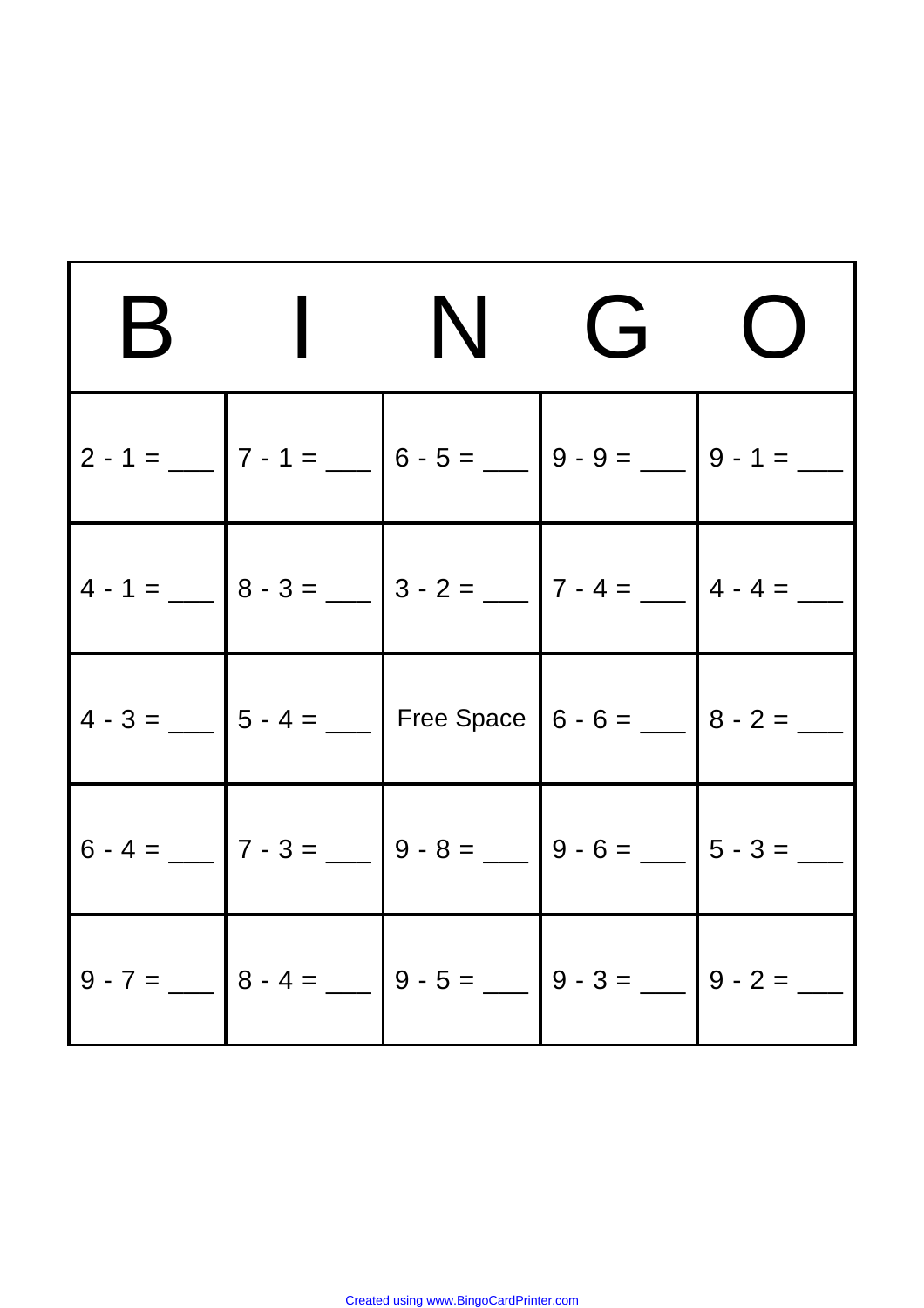| $\mathsf B$ | ING                                                                                    | $\bigcup$ |
|-------------|----------------------------------------------------------------------------------------|-----------|
|             |                                                                                        |           |
|             |                                                                                        |           |
|             | $\Big  5 - 5 =$ ___ $\Big  6 - 1 =$ Free Space $\Big  8 - 7 =$ ___ $\Big  4 - 1 =$ ___ |           |
|             | $4 - 2 =$ 9 - 7 = $\boxed{)} - 7 - 3 =$ $\boxed{7 - 1 =$ $\boxed{3 - 1 =$              |           |
|             |                                                                                        |           |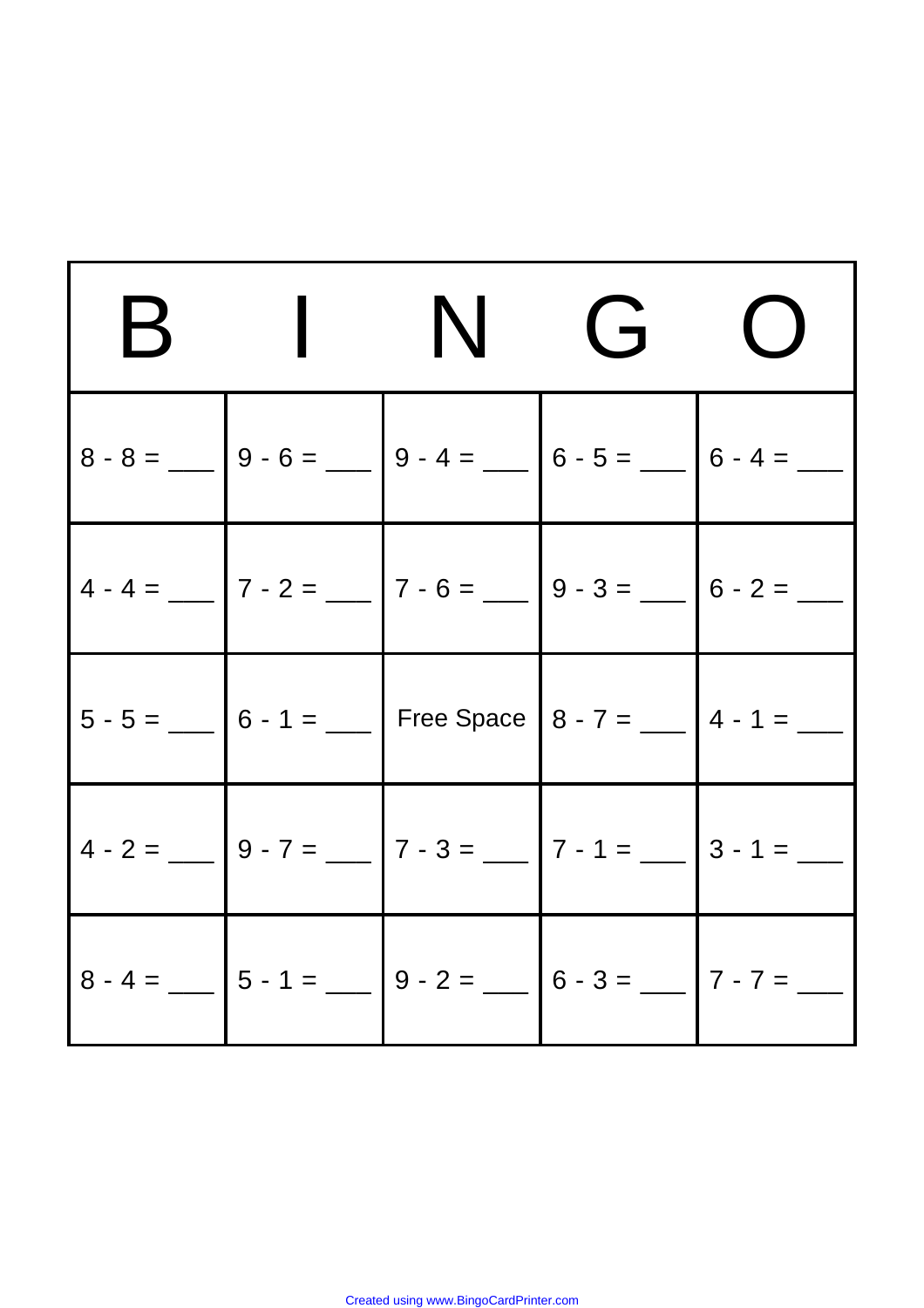| $\mathsf B$ |                                                                                                                                                    | $N$ G |  |
|-------------|----------------------------------------------------------------------------------------------------------------------------------------------------|-------|--|
|             | $4 - 1 =$ $ 5 - 4 =$ $ 8 - 5 =$ $ 8 - 8 =$ $ 6 - 3 =$ $-$                                                                                          |       |  |
|             | $\Big  5 - 3 = \_\_\_\_\_\_\_\_\_$ 8 - 4 = $\_\_\_\_\_\_\_\_\_$ 9 - 9 = $\_\_\_\_\_\_\_\_$ 8 - 7 = $\_\_\_\_\_\_\_$ 3 - 1 = $\_\_\_\_\_\_\_\_\_\_$ |       |  |
|             | $9 - 6 =$ ___ $4 - 3 =$ ___ Free Space $9 - 2 =$ ___ $2 - 1 =$ ___                                                                                 |       |  |
|             |                                                                                                                                                    |       |  |
|             |                                                                                                                                                    |       |  |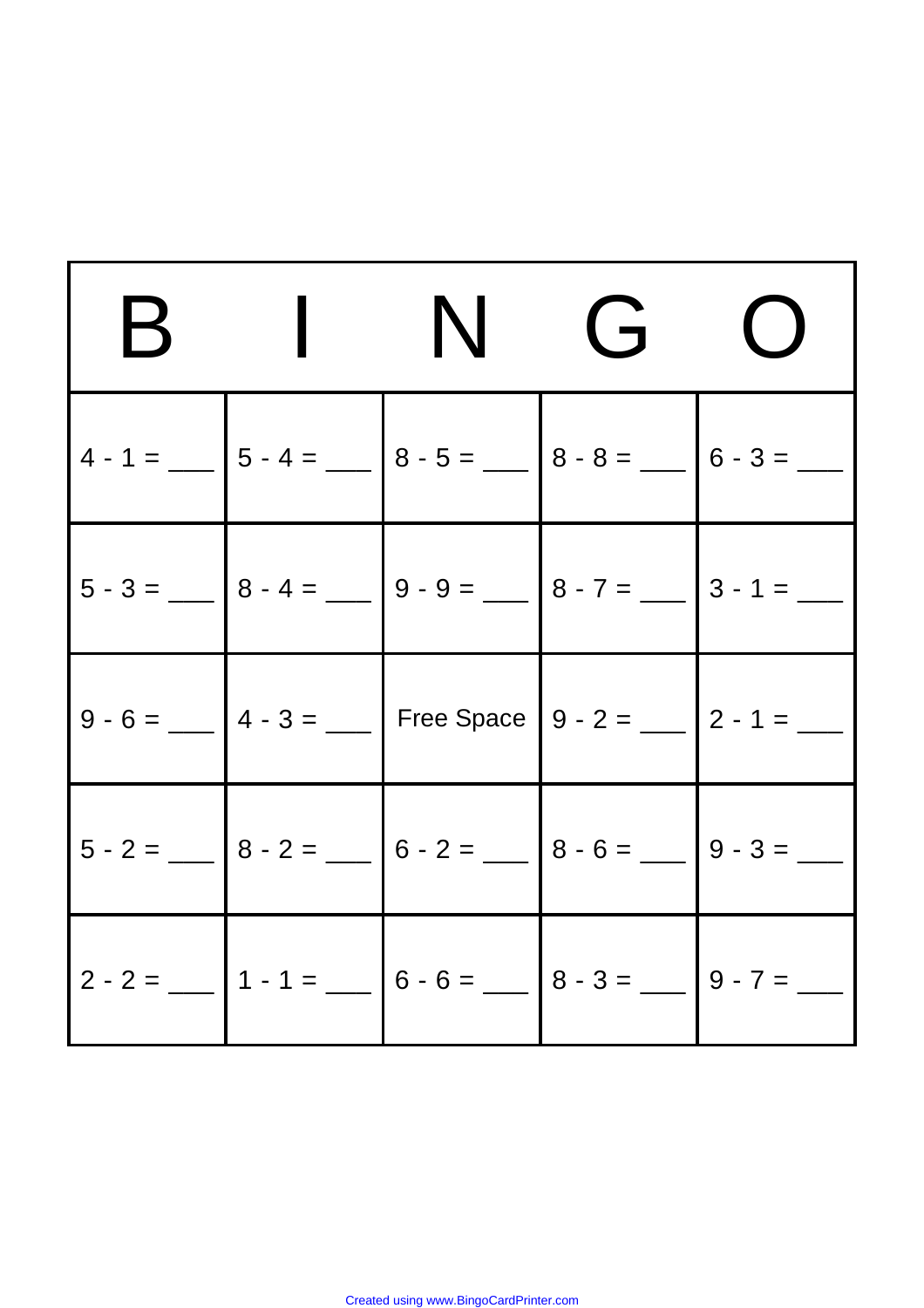| $\mathsf B$ | ING                                                          | $\bigcup$ |
|-------------|--------------------------------------------------------------|-----------|
|             |                                                              |           |
|             |                                                              |           |
|             | $9 - 5 =$ ___ 2 - 1 = ___ Free Space 3 - 1 = ___ 9 - 4 = ___ |           |
|             |                                                              |           |
|             |                                                              |           |